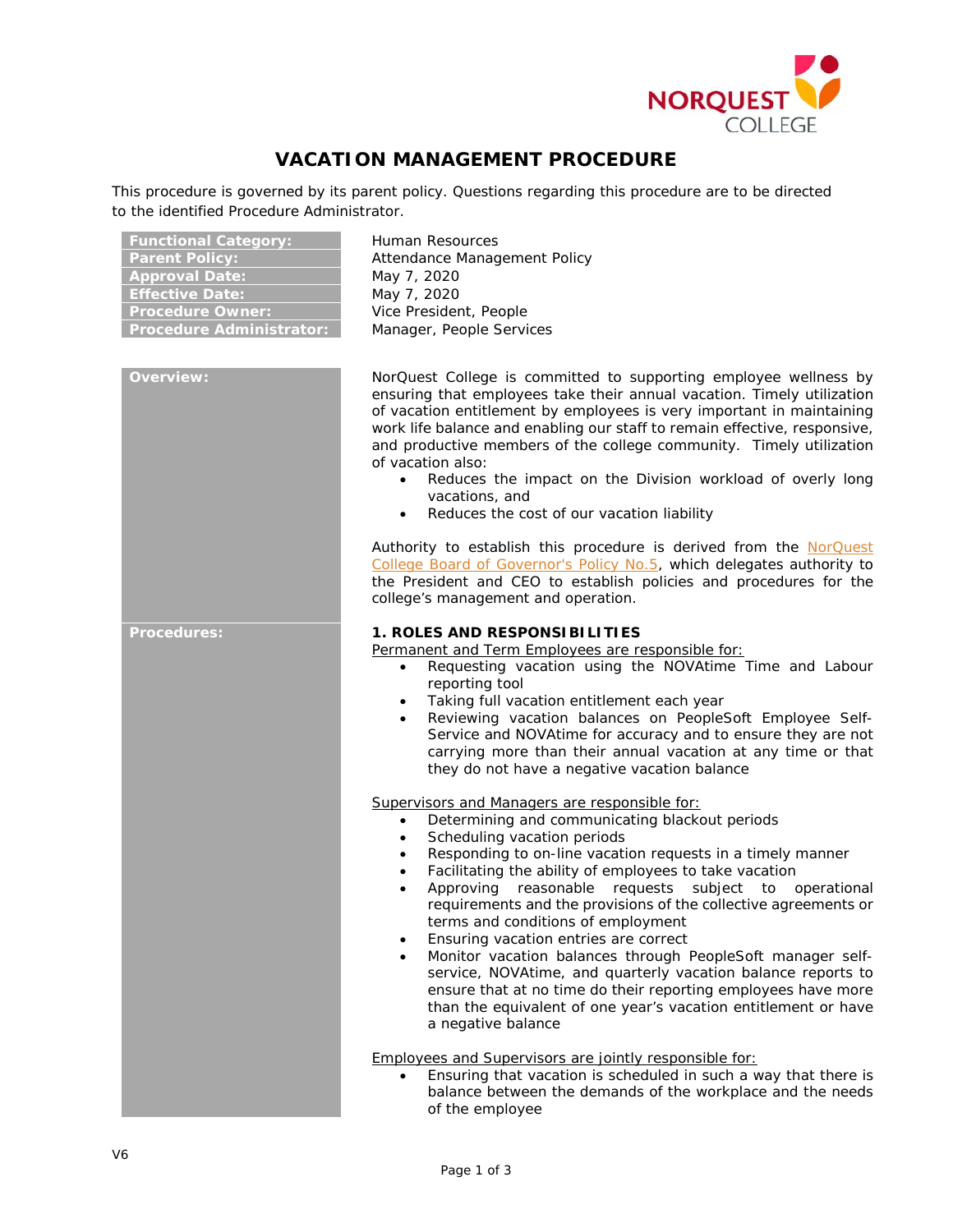

#### People Services is responsible for:

- Provide Division Heads with quarterly vacation balance reports that identify employees with excessive vacation
	- Advising supervisors and managers when an employee is in a negative balance

## **2. Vacation Accruals:**

- Permanent and Term Employees accrue vacation monthly
- Approved vacation can be taken as it is earned
- An employee's vacation entitlement is subject to the employee group (designation) they belong to (i.e. AUPE, Faculty, Out -of - Scope, etc.)

## **3. Carryover of Vacation Accruals:**

- When an employee is identified as having an excessive vacation balance , the manager should meet with the employee to schedule vacation to be taken
- No employee will have more than the equivalent of one year's vacation balance at any one time except under rare circumstances approved by their respective executive head. If this is the case, an employee should complete the **Excess** [Vacation Accrual Carry](http://theq.norquest.ca/Departments/WDHR/Public-Documents/Forms/Excess-Vacation-Accrual-Carry-Over-Request-Form.aspx) -Over Request Form .
- At no time can an employee have a negative vacation balance unless authorized by an Executive Head
- Normally, employees will not be paid for unused vacation except upon termination of employment. Where it is determined that vacation will be paid out, approval is required by the employee's respective executive head, and the Vice -President , Corporate Services & Finance .

# **4. Scheduling of Vacation**

- Once a year, the division manager will request employees to schedule their vacation periods
- Employees will submit an on -line vacation request through the NOVAtime Time and Labour reporting tool
- Vacation will normally be taken in weekly intervals unless the employee requests to take their vacation in shorter periods but in no less than ½ day periods
- Employees must take earned vacation prior to approval of a leave without pay
- Every effort will be made to accommodate employee preferences for the scheduling of vacation time but managers may schedule employees for vacation time to ensure the provision of services/programs
- If an employee is carrying unapproved excessive vacation and a schedule cannot be agreed upon, managers may schedule employees for vacation time to reduce the college's liability

#### **5. Changing Vacations Scheduled**

- Once vacation is scheduled, employees will not be allowed to change their booked time except:
	- o By the manager if there is an operational emergency, or  $\circ$  By mutual agreement
	- By mutual agreement

# **6. Illness while on Vacation**

An employee on vacation leave may not change their vacation days to illness, special, or personal emergency leave; except: